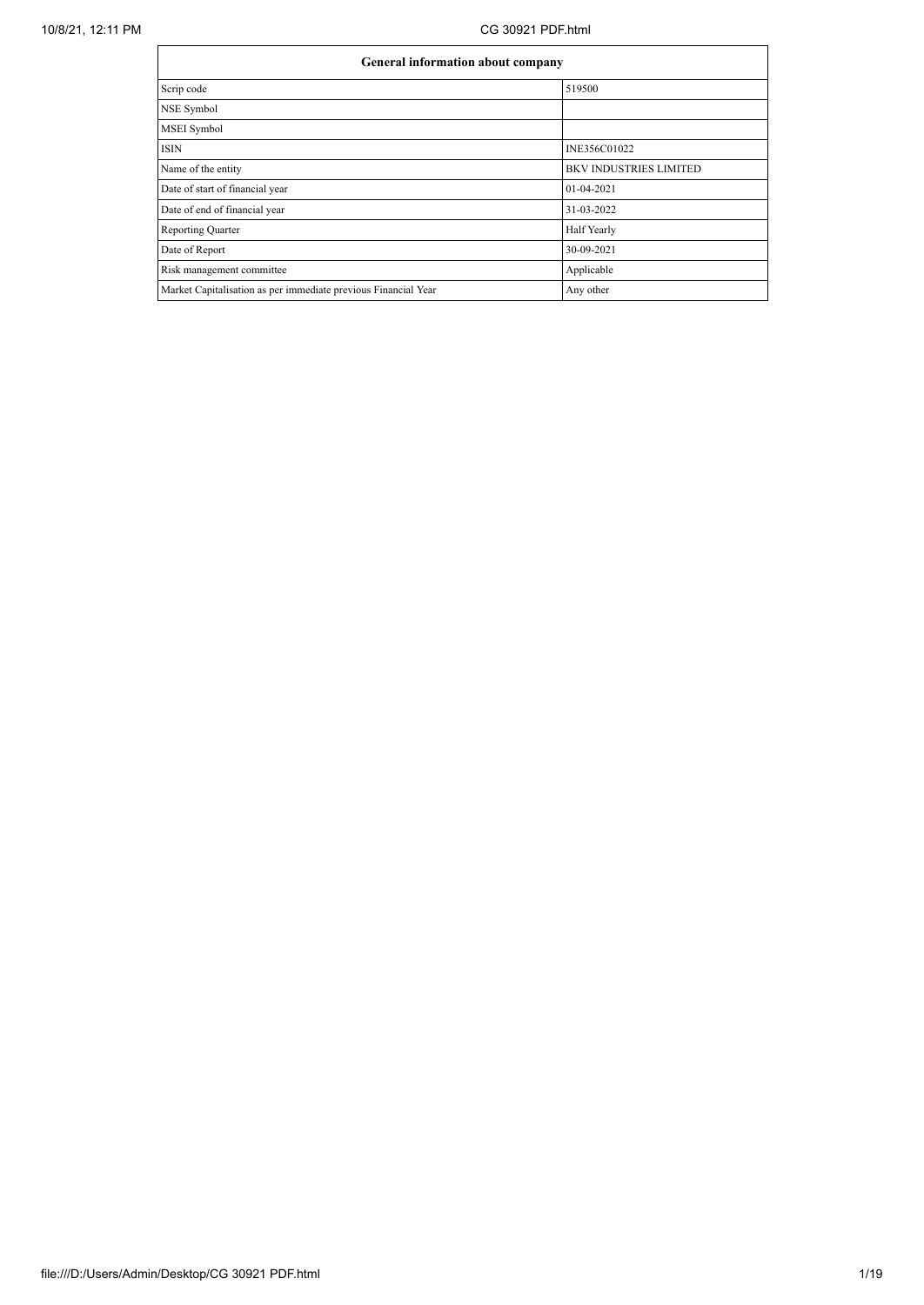## **Annexure I**

## **Annexure I to be submitted by listed entity on quarterly basis**

## **I. Composition of Board of Directors**

|                                                 |            |            |                                                       |                                        |                   |                          | Disclosure of notes on composition of board of directors explanatory                                 |                                             |                                          |                                                        |                      |                                            | Textual Information(1)                                                                                                                         |                                                                                                                                                                      |                                                                                                                                                                          |                                                                                                                                                                                                            |                               |
|-------------------------------------------------|------------|------------|-------------------------------------------------------|----------------------------------------|-------------------|--------------------------|------------------------------------------------------------------------------------------------------|---------------------------------------------|------------------------------------------|--------------------------------------------------------|----------------------|--------------------------------------------|------------------------------------------------------------------------------------------------------------------------------------------------|----------------------------------------------------------------------------------------------------------------------------------------------------------------------|--------------------------------------------------------------------------------------------------------------------------------------------------------------------------|------------------------------------------------------------------------------------------------------------------------------------------------------------------------------------------------------------|-------------------------------|
|                                                 |            |            |                                                       |                                        |                   |                          |                                                                                                      |                                             |                                          | Whether the listed entity has a Regular Chairperson No |                      |                                            |                                                                                                                                                |                                                                                                                                                                      |                                                                                                                                                                          |                                                                                                                                                                                                            |                               |
|                                                 |            |            |                                                       |                                        |                   |                          |                                                                                                      |                                             |                                          | Whether Chairperson is related to MD or CEO No         |                      |                                            |                                                                                                                                                |                                                                                                                                                                      |                                                                                                                                                                          |                                                                                                                                                                                                            |                               |
| Name of the<br>Director                         | PAN        | <b>DIN</b> | Category 1<br>of directors                            | Category 2 Category<br>of<br>directors | 3 of<br>directors | Date<br>of<br>Birth      | Whether<br>special<br>resolution<br>passed?<br>[Refer Reg.<br>$17(1A)$ of<br>Listing<br>Regulations] | Date of<br>passing<br>special<br>resolution | <b>Initial Date</b><br>of<br>appointment | Date of Re-<br>appointment                             | Date of<br>cessation | Tenure<br>of<br>director<br>(in<br>months) | No of<br>Directorship<br>in listed<br>entities<br>including<br>this listed<br>entity (Refer<br>Regulation<br>17A of<br>Listing<br>Regulations) | No of<br>Independent<br>Directorship<br>in listed<br>entities<br>including<br>this listed<br>entity<br>(Refer<br>Regulation<br>$17A(1)$ of<br>Listing<br>Regulations | Number of<br>memberships<br>in Audit/<br>Stakeholder<br>Committee(s)<br>including this<br>listed entity<br>(Refer<br>Regulation<br>$26(1)$ of<br>Listing<br>Regulations) | No of post<br>of<br>Chairperson<br>in Audit/<br>Stakeholder<br>Committee<br>held in listed<br>entities<br>including<br>this listed<br>entity (Refer<br>Regulation<br>$26(1)$ of<br>Listing<br>Regulations) | Notes<br>not<br>provid<br>PAN |
| OMMIDALA<br><b>AMA</b><br><b>RISHNA</b>         | ADAPB3514H | 00105030   | Executive<br>Director                                 | Not<br>Applicable                      | MD                | $27 -$<br>$02 -$<br>1962 | NA                                                                                                   |                                             | 13-02-1993                               | 10-03-2019                                             |                      | 60                                         |                                                                                                                                                | $\mathbf{0}$                                                                                                                                                         | $\overline{2}$                                                                                                                                                           | $\mathbf{0}$                                                                                                                                                                                               |                               |
| <b>OMMIDALA</b><br><b>NITHA</b>                 | AHLPB0893J | 00112766   | Non-<br>Executive -<br>Non<br>Independent<br>Director | Not<br>Applicable                      |                   | $15 -$<br>$02 -$<br>1969 | NA                                                                                                   |                                             | 13-02-1993                               |                                                        |                      |                                            |                                                                                                                                                | $\Omega$                                                                                                                                                             | $\overline{2}$                                                                                                                                                           | 3                                                                                                                                                                                                          |                               |
| <b>ELLORE</b><br><b>OLENDRA</b><br><b>RASAD</b> | ACNPN9392N | 01816366   | Non-<br>Executive -<br>Independent<br>Director        | Not<br>Applicable                      |                   | $15 -$<br>$05 -$<br>1958 | NA                                                                                                   |                                             | 16-01-1994                               | 06-09-2017                                             |                      | 60                                         |                                                                                                                                                |                                                                                                                                                                      |                                                                                                                                                                          |                                                                                                                                                                                                            |                               |
| <b>UNUGUNTLA</b><br><b>AMA</b><br><b>RISHNA</b> | ADNPT7195H | 02324865   | Non-<br>Executive -<br>Independent<br>Director        | Not<br>Applicable                      |                   | $04 -$<br>06-<br>1954    | NA                                                                                                   |                                             | 30-10-2008                               | 06-09-2017                                             |                      | 60                                         |                                                                                                                                                |                                                                                                                                                                      |                                                                                                                                                                          |                                                                                                                                                                                                            |                               |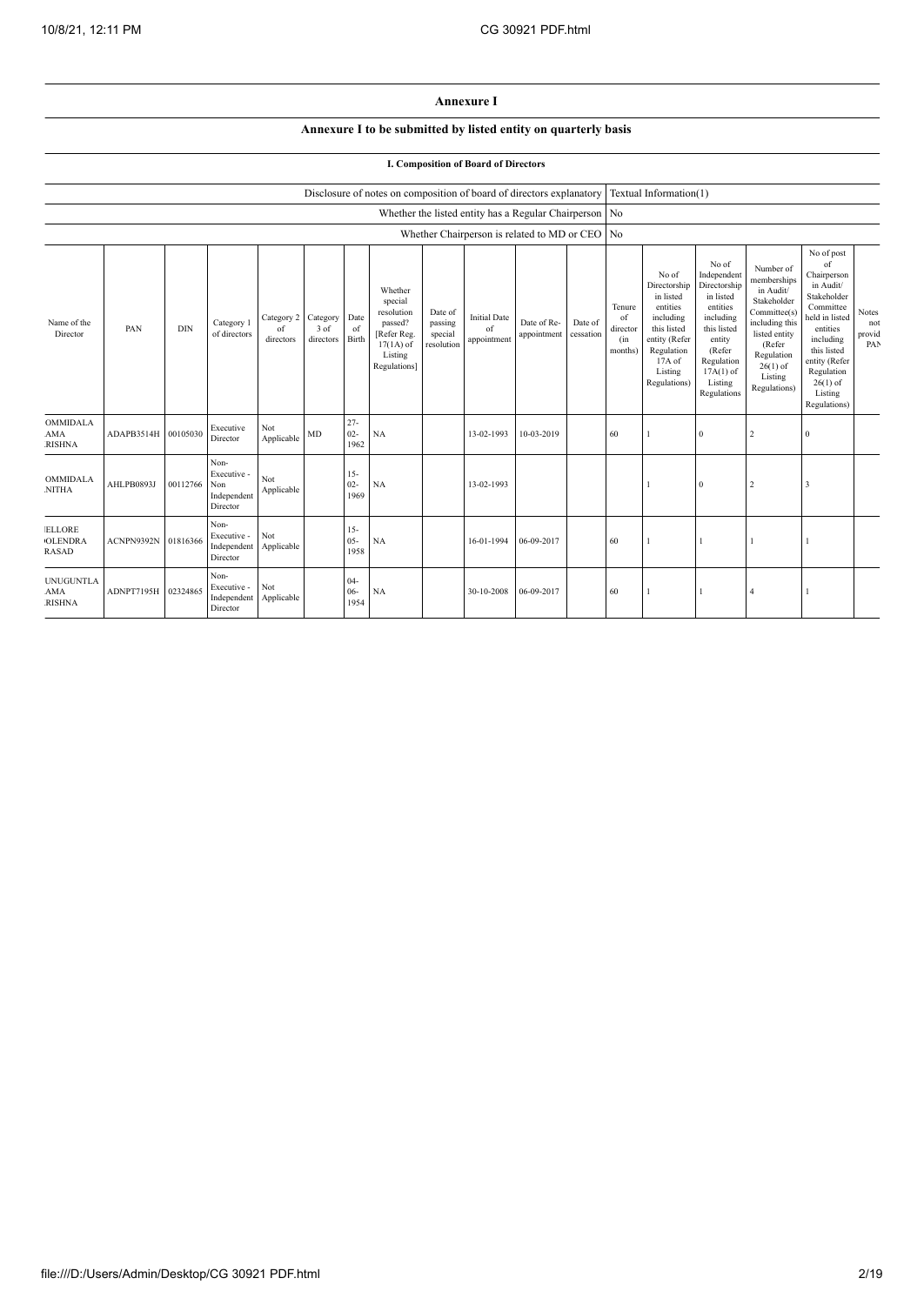|                        | <b>Text Block</b>                                 |
|------------------------|---------------------------------------------------|
| Textual Information(1) | WE HAVE NO CHAIRMAN OR CHAIRPERSON OF THE COMPANY |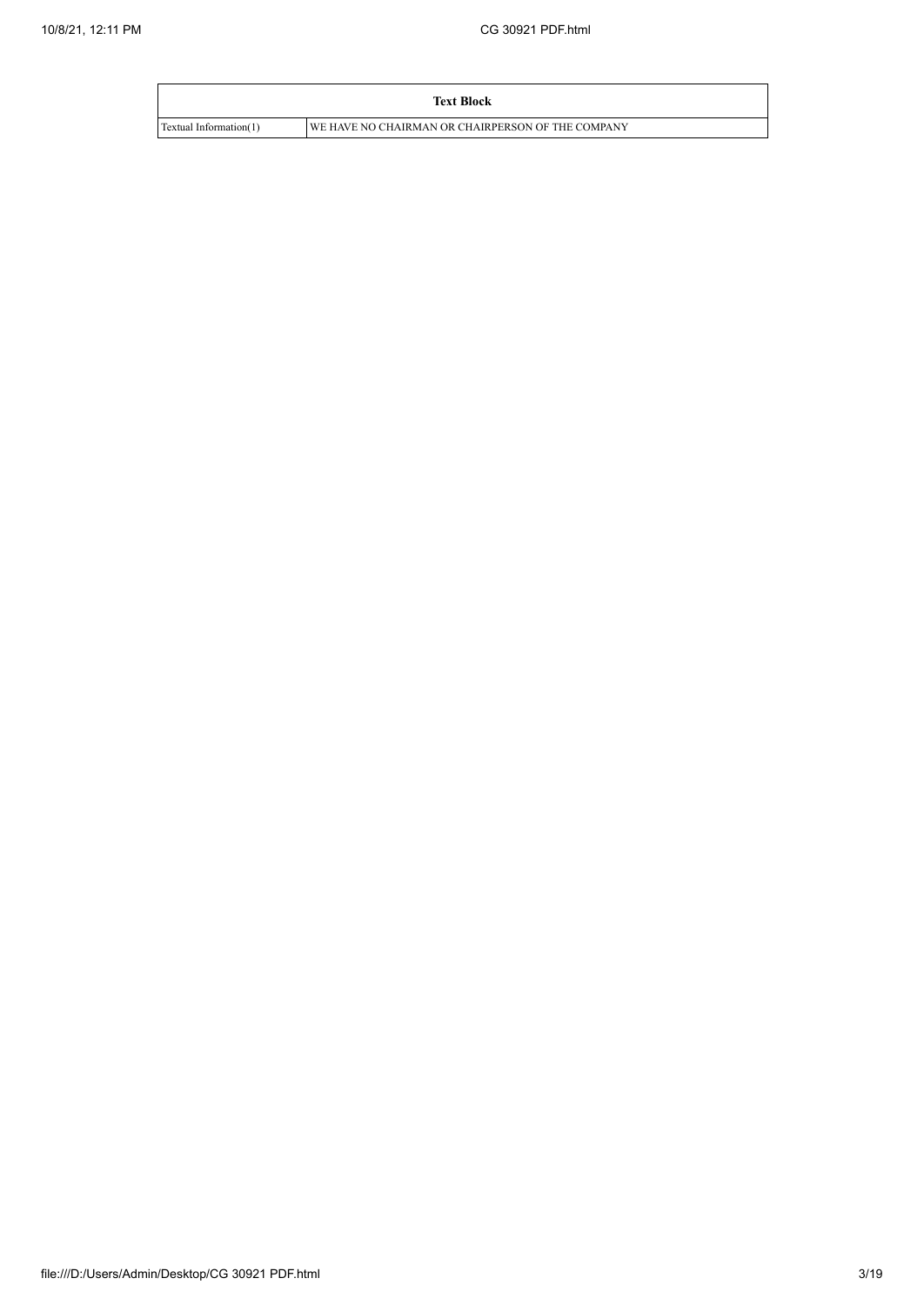|                | <b>Audit Committee Details</b> |                                   |                                                             |                            |                        |                      |         |  |  |  |  |
|----------------|--------------------------------|-----------------------------------|-------------------------------------------------------------|----------------------------|------------------------|----------------------|---------|--|--|--|--|
|                |                                |                                   | Whether the Audit Committee has a Regular Chairperson   Yes |                            |                        |                      |         |  |  |  |  |
| <b>Sr</b>      | <b>DIN</b><br>Number           | Name of Committee<br>members      | Category 1 of directors                                     | Category 2 of<br>directors | Date of<br>Appointment | Date of<br>Cessation | Remarks |  |  |  |  |
|                | 02324865                       | TUNUGUNTLA RAMA<br><b>KRISHNA</b> | Non-Executive - Independent<br>Director                     | Chairperson                | $06-08-2014$           |                      |         |  |  |  |  |
| $\overline{2}$ | 01816366                       | NELLORE DOLENDRA<br>PRASAD        | Non-Executive - Independent<br>Director                     | Member                     | 06-08-2014             |                      |         |  |  |  |  |
| 3              | 00112766                       | <b>BOMMIDALA ANITHA</b>           | Non-Executive - Non<br>Independent Director                 | Member                     | $06 - 08 - 2014$       |                      |         |  |  |  |  |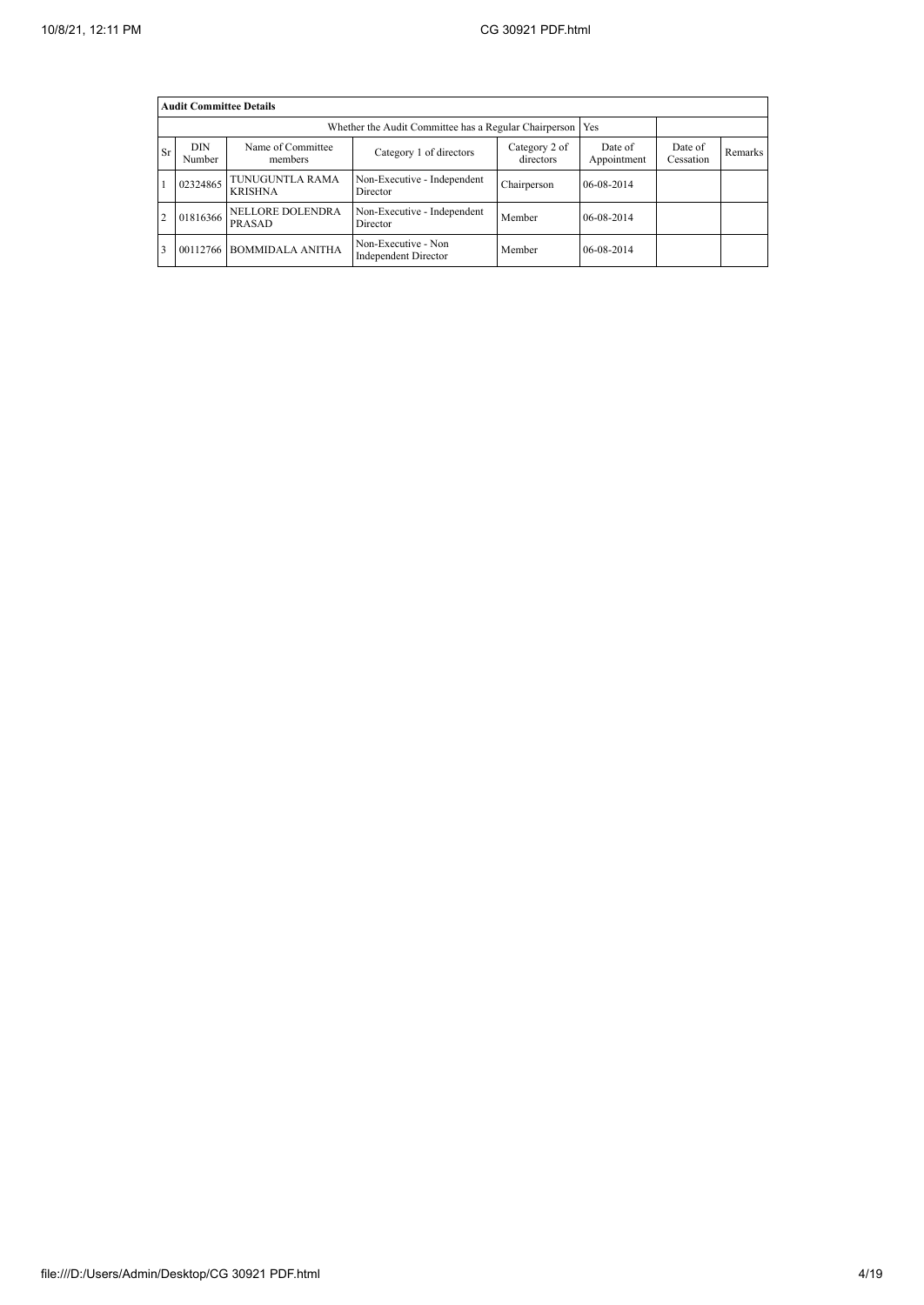|    | Nomination and remuneration committee                                                                         |                                   |                                                                                   |             |                        |                      |         |  |  |  |
|----|---------------------------------------------------------------------------------------------------------------|-----------------------------------|-----------------------------------------------------------------------------------|-------------|------------------------|----------------------|---------|--|--|--|
|    |                                                                                                               |                                   | Whether the Nomination and remuneration committee has a Regular Chairperson   Yes |             |                        |                      |         |  |  |  |
| Sr | Name of Committee<br><b>DIN</b><br>Category 2 of<br>Category 1 of directors<br>directors<br>Number<br>members |                                   |                                                                                   |             | Date of<br>Appointment | Date of<br>Cessation | Remarks |  |  |  |
|    | 01816366                                                                                                      | NELLORE DOLENDRA<br>PRASAD        | Non-Executive - Independent<br>Director                                           | Chairperson | 06-08-2014             |                      |         |  |  |  |
|    | 02324865                                                                                                      | TUNUGUNTLA RAMA<br><b>KRISHNA</b> | Non-Executive - Independent<br>Director                                           | Member      | 06-08-2014             |                      |         |  |  |  |
|    | 00112766                                                                                                      | <b>BOMMIDALA ANITHA</b>           | Non-Executive - Non<br>Independent Director                                       | Member      | 06-08-2014             |                      |         |  |  |  |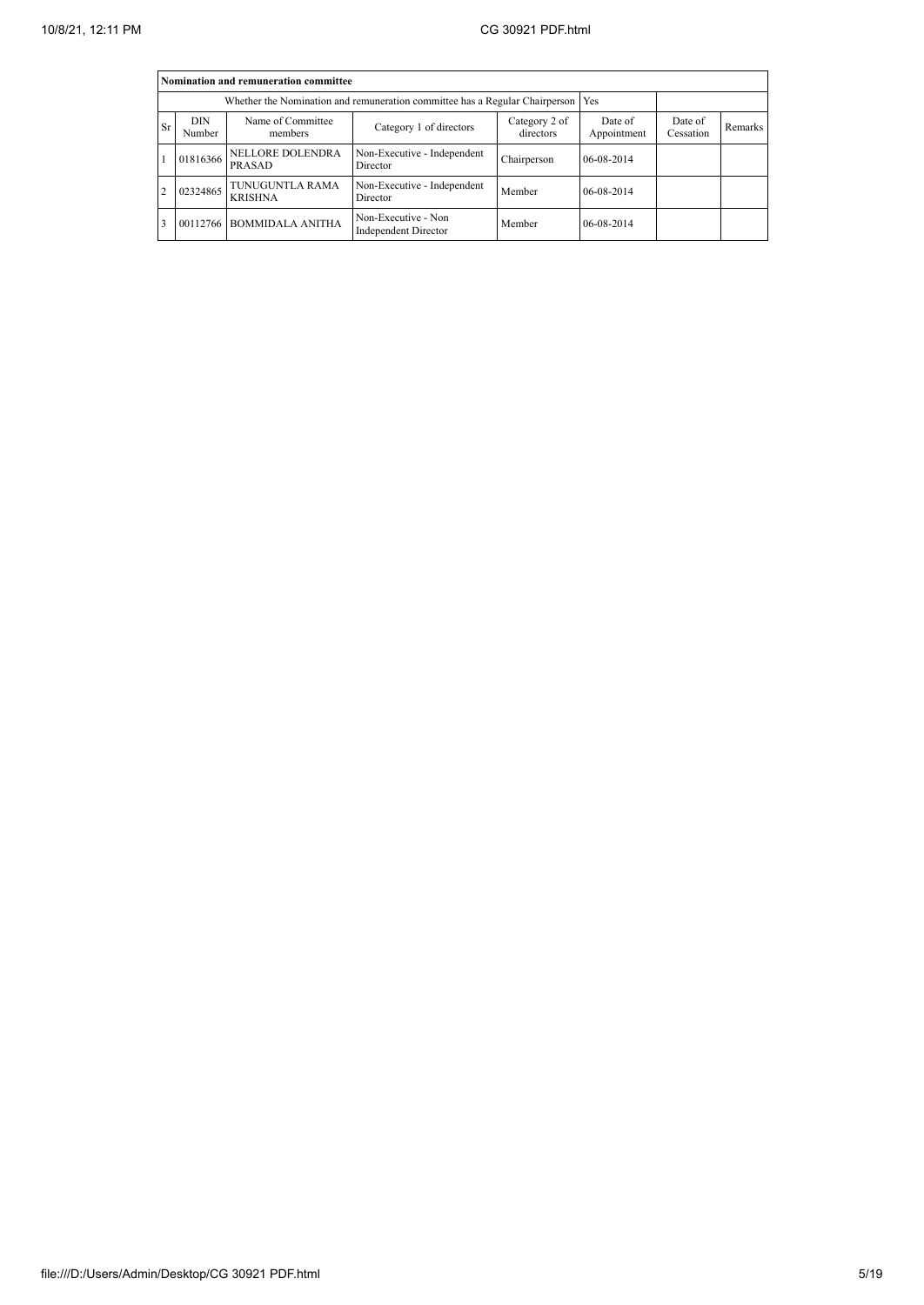|                | <b>Stakeholders Relationship Committee</b> |                                         |                                                                                 |                            |                        |                      |         |  |  |  |
|----------------|--------------------------------------------|-----------------------------------------|---------------------------------------------------------------------------------|----------------------------|------------------------|----------------------|---------|--|--|--|
|                |                                            |                                         | Whether the Stakeholders Relationship Committee has a Regular Chairperson   Yes |                            |                        |                      |         |  |  |  |
| <b>Sr</b>      | <b>DIN</b><br>Number                       | Name of Committee<br>members            | Category 1 of directors                                                         | Category 2 of<br>directors | Date of<br>Appointment | Date of<br>Cessation | Remarks |  |  |  |
|                |                                            | 00112766 BOMMIDALA ANITHA               | Non-Executive - Non<br><b>Independent Director</b>                              | Chairperson                | 06-08-2014             |                      |         |  |  |  |
| $\overline{2}$ | 00105030                                   | <b>BOMMIDALA RAMA</b><br><b>KRISHNA</b> | <b>Executive Director</b>                                                       | Member                     | 06-08-2014             |                      |         |  |  |  |
|                | 02324865                                   | TUNUGUNTLA RAMA<br><b>KRISHNA</b>       | Non-Executive - Independent<br>Director                                         | Member                     | 06-08-2014             |                      |         |  |  |  |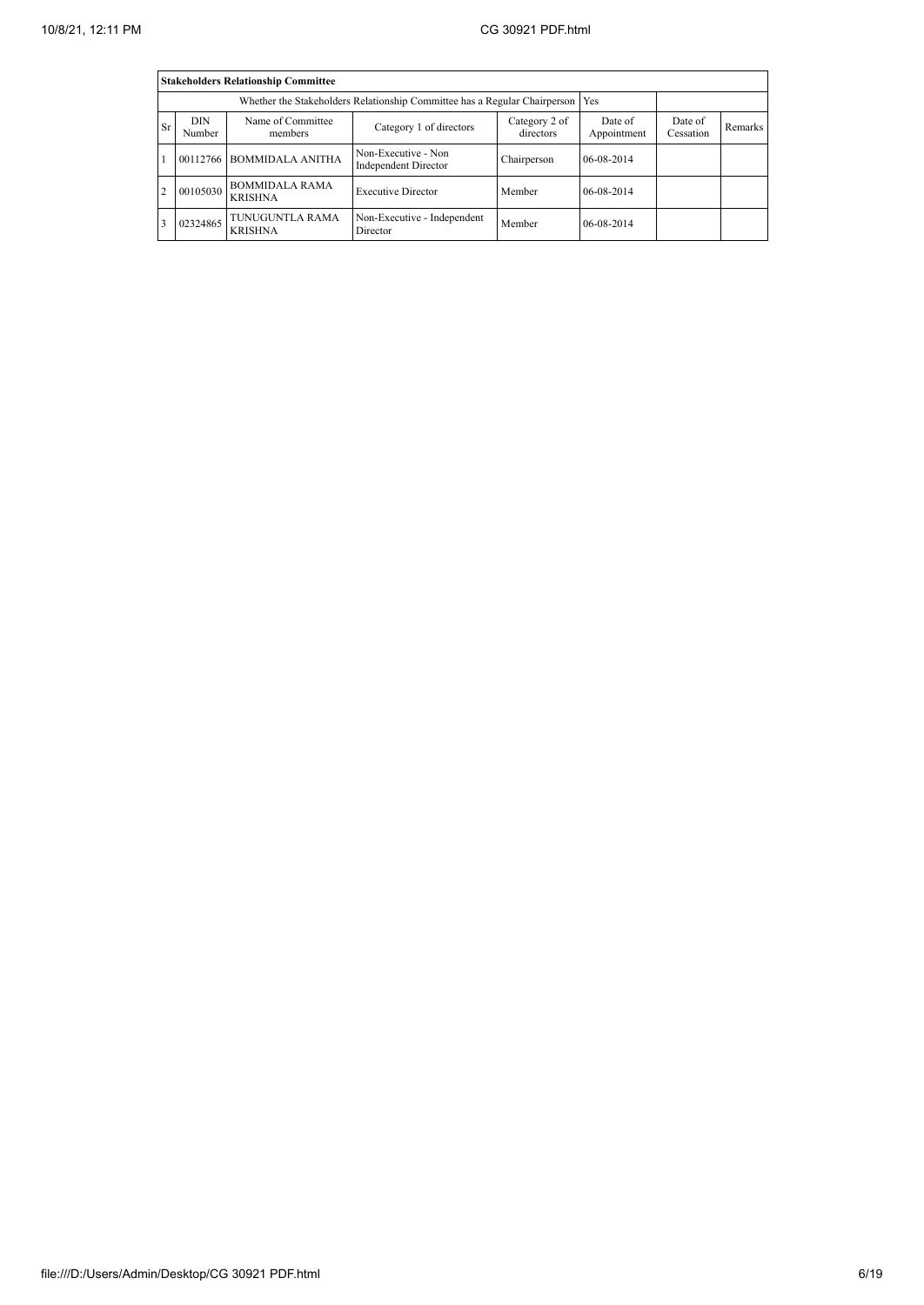|           | <b>Risk Management Committee</b> |                                   |                                                                       |                            |                        |                      |         |  |  |  |
|-----------|----------------------------------|-----------------------------------|-----------------------------------------------------------------------|----------------------------|------------------------|----------------------|---------|--|--|--|
|           |                                  |                                   | Whether the Risk Management Committee has a Regular Chairperson   Yes |                            |                        |                      |         |  |  |  |
| <b>Sr</b> | DIN<br>Number                    | Name of Committee<br>members      | Category 1 of directors                                               | Category 2 of<br>directors | Date of<br>Appointment | Date of<br>Cessation | Remarks |  |  |  |
|           | 00112766                         | <b>BOMMIDALA</b><br><b>ANITHA</b> | <b>NON EXECUTIVE - NON</b><br><b>INDEPENDENT DIRECTOR</b>             | Chairperson                | 27-03-2015             |                      |         |  |  |  |
| 2         | 02324865                         | TUNUGUNTLA<br><b>RAMA KRISHNA</b> | <b>NON EXECUTIVE -</b><br><b>INDEPENDENT DIRECTOR</b>                 | Member                     | 27-03-2015             |                      |         |  |  |  |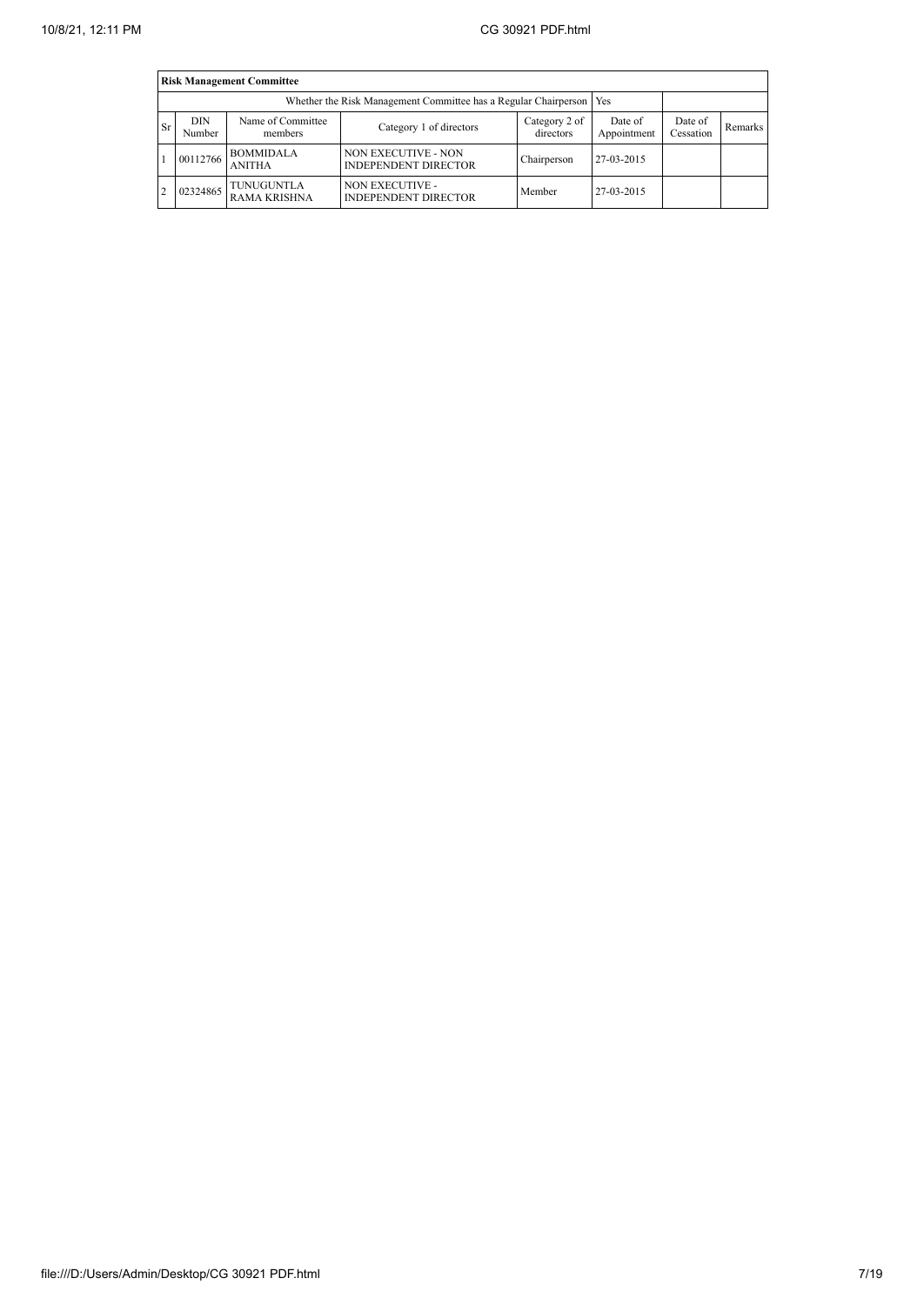|      | Corporate Social Responsibility Committee |                                                                                 |                            |                            |                        |                      |                |  |  |
|------|-------------------------------------------|---------------------------------------------------------------------------------|----------------------------|----------------------------|------------------------|----------------------|----------------|--|--|
|      |                                           | Whether the Corporate Social Responsibility Committee has a Regular Chairperson |                            |                            |                        |                      |                |  |  |
| l Sr | DIN<br>Number                             | Name of Committee<br>members                                                    | Category 1 of<br>directors | Category 2 of<br>directors | Date of<br>Appointment | Date of<br>Cessation | <b>Remarks</b> |  |  |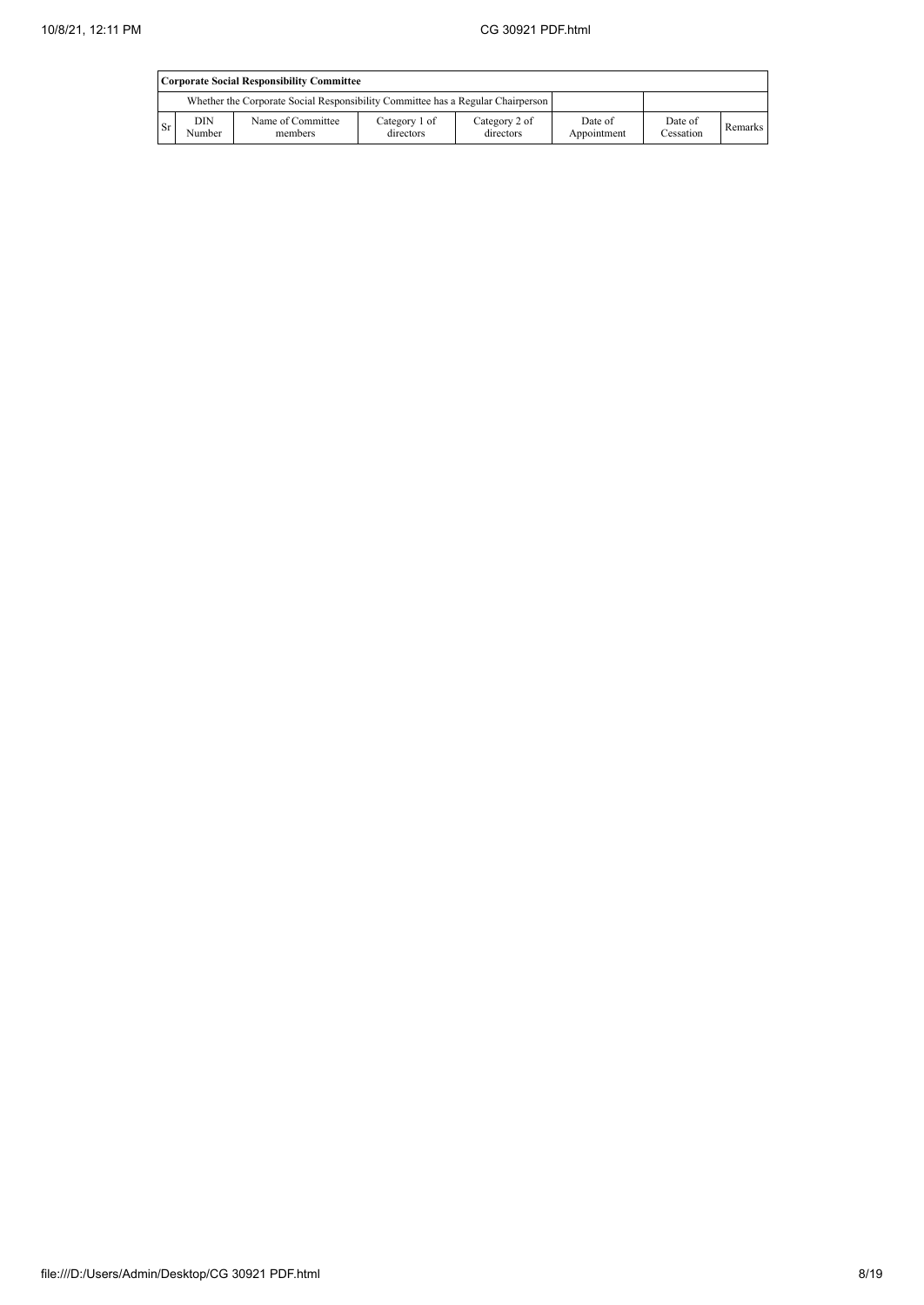| <b>Other Committee</b> |                                                                                                                         |  |  |
|------------------------|-------------------------------------------------------------------------------------------------------------------------|--|--|
|                        | St DIN Number Name of Committee members Name of other committee Category 1 of directors Category 2 of directors Remarks |  |  |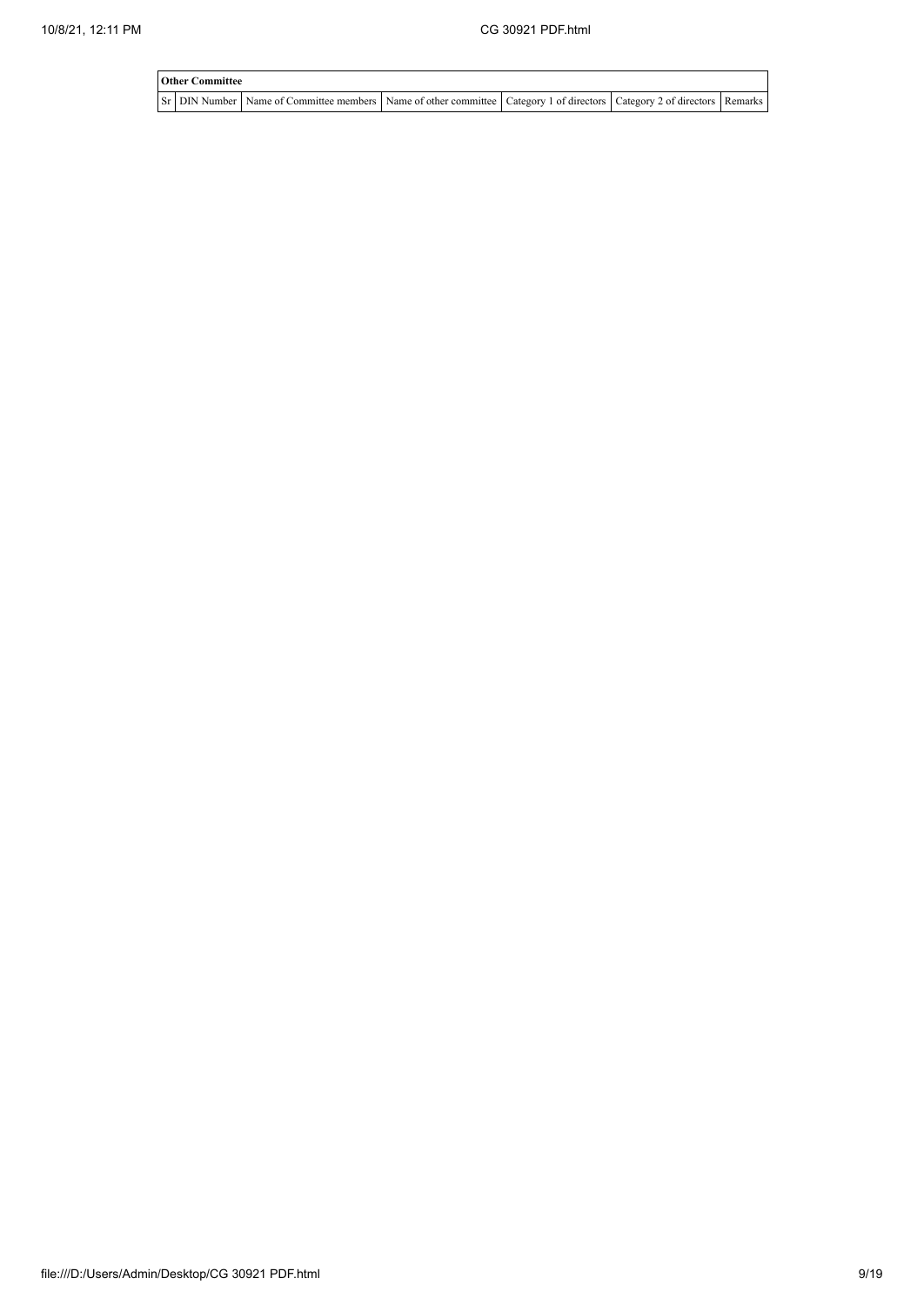|                | Annexure 1                                                     |                                                               |                                                                      |                                       |                                                     |                                                                                  |                                                                        |  |  |
|----------------|----------------------------------------------------------------|---------------------------------------------------------------|----------------------------------------------------------------------|---------------------------------------|-----------------------------------------------------|----------------------------------------------------------------------------------|------------------------------------------------------------------------|--|--|
|                | <b>Annexure 1</b>                                              |                                                               |                                                                      |                                       |                                                     |                                                                                  |                                                                        |  |  |
|                | III. Meeting of Board of Directors                             |                                                               |                                                                      |                                       |                                                     |                                                                                  |                                                                        |  |  |
|                | Disclosure of notes on meeting of board                        | of directors explanatory                                      |                                                                      |                                       |                                                     |                                                                                  |                                                                        |  |  |
| <b>Sr</b>      | $Date(s)$ of<br>meeting (if any)<br>in the previous<br>quarter | $Date(s)$ of<br>meeting (if any)<br>in the current<br>quarter | Maximum gap<br>between any two<br>consecutive (in<br>number of days) | Notes for<br>not<br>providing<br>Date | Whether<br>requirement of<br>Quorum met<br>(Yes/No) | Number of Directors<br>present <sup>*</sup> (other than<br>Independent Director) | No. of<br>Independent<br><b>Directors</b><br>attending the<br>meeting* |  |  |
|                | 29-06-2021                                                     |                                                               |                                                                      |                                       | Yes                                                 |                                                                                  |                                                                        |  |  |
| $\overline{2}$ |                                                                | 09-08-2021                                                    | 40                                                                   |                                       | Yes                                                 |                                                                                  |                                                                        |  |  |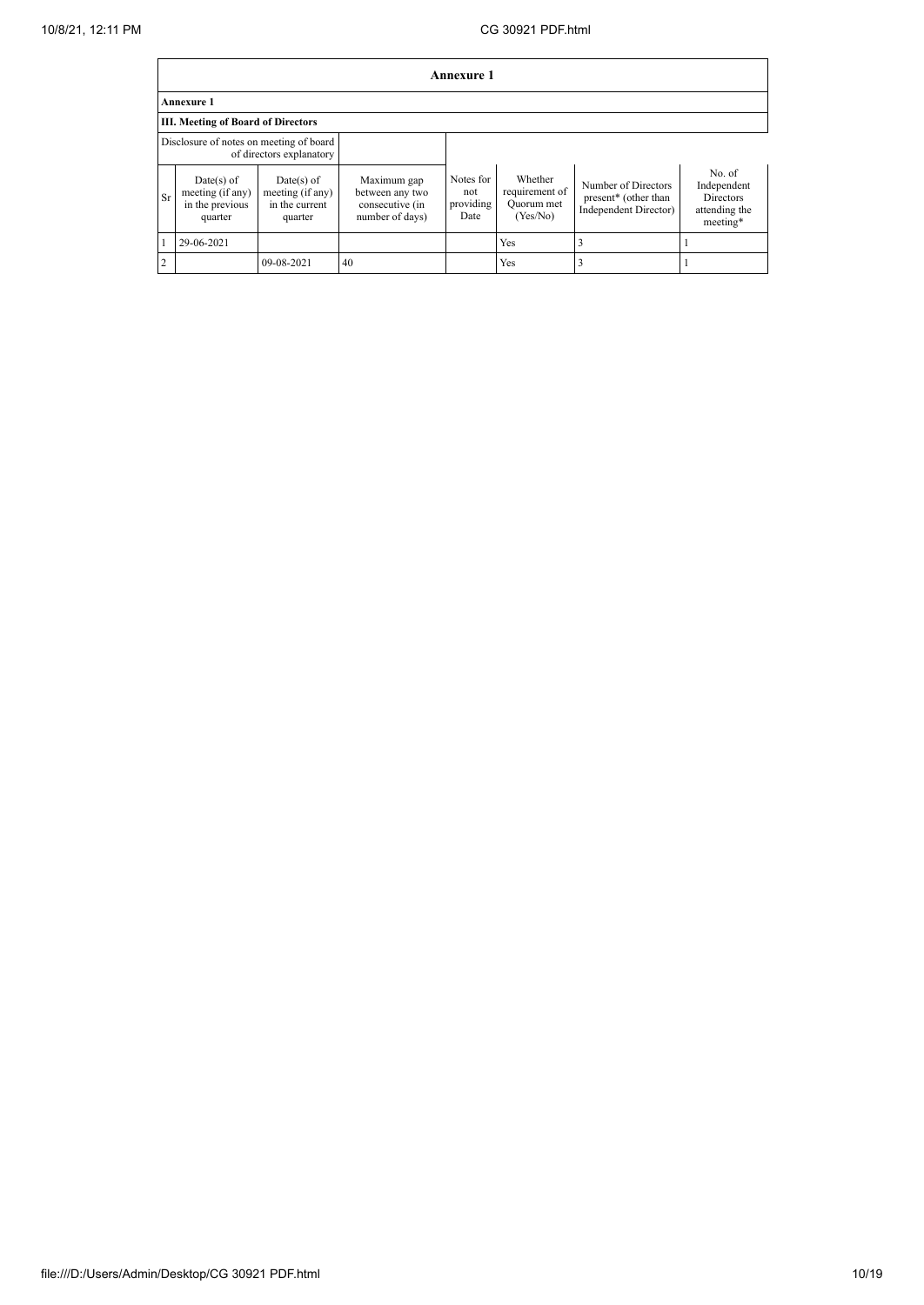|                | <b>Annexure 1</b>                                        |                                                                                                          |                                                                      |                               |                                       |                                                        |                                                                                      |                                                                        |  |  |
|----------------|----------------------------------------------------------|----------------------------------------------------------------------------------------------------------|----------------------------------------------------------------------|-------------------------------|---------------------------------------|--------------------------------------------------------|--------------------------------------------------------------------------------------|------------------------------------------------------------------------|--|--|
|                | <b>IV. Meeting of Committees</b>                         |                                                                                                          |                                                                      |                               |                                       |                                                        |                                                                                      |                                                                        |  |  |
|                | Disclosure of notes on meeting of committees explanatory |                                                                                                          |                                                                      |                               |                                       |                                                        |                                                                                      |                                                                        |  |  |
| Sr             | Name of<br>Committee                                     | Date(s) of meeting (Enter<br>dates of Previous quarter<br>and Current quarter in<br>chronological order) | Maximum gap<br>between any two<br>consecutive (in<br>number of days) | Name of<br>other<br>committee | Reson for<br>not<br>providing<br>date | Whether<br>requirement<br>of Quorum<br>met<br>(Yes/No) | Number of<br><b>Directors</b><br>present* (other<br>than<br>Independent<br>Director) | No. of<br>Independent<br><b>Directors</b><br>attending the<br>meeting* |  |  |
| $\mathbf{1}$   | Audit<br>Committee                                       | 29-06-2021                                                                                               |                                                                      |                               |                                       | Yes                                                    | 3                                                                                    | 2                                                                      |  |  |
| $\overline{c}$ | Audit<br>Committee                                       | 09-08-2021                                                                                               | 40                                                                   |                               |                                       | Yes                                                    | 2                                                                                    |                                                                        |  |  |
| 3              | Stakeholders<br>Relationship<br>Committee                | 29-06-2021                                                                                               |                                                                      |                               |                                       | Yes                                                    | 3                                                                                    | 2                                                                      |  |  |
| 4              | <b>Stakeholders</b><br>Relationship<br>Committee         | 09-08-2021                                                                                               | 40                                                                   |                               |                                       | Yes                                                    | 2                                                                                    |                                                                        |  |  |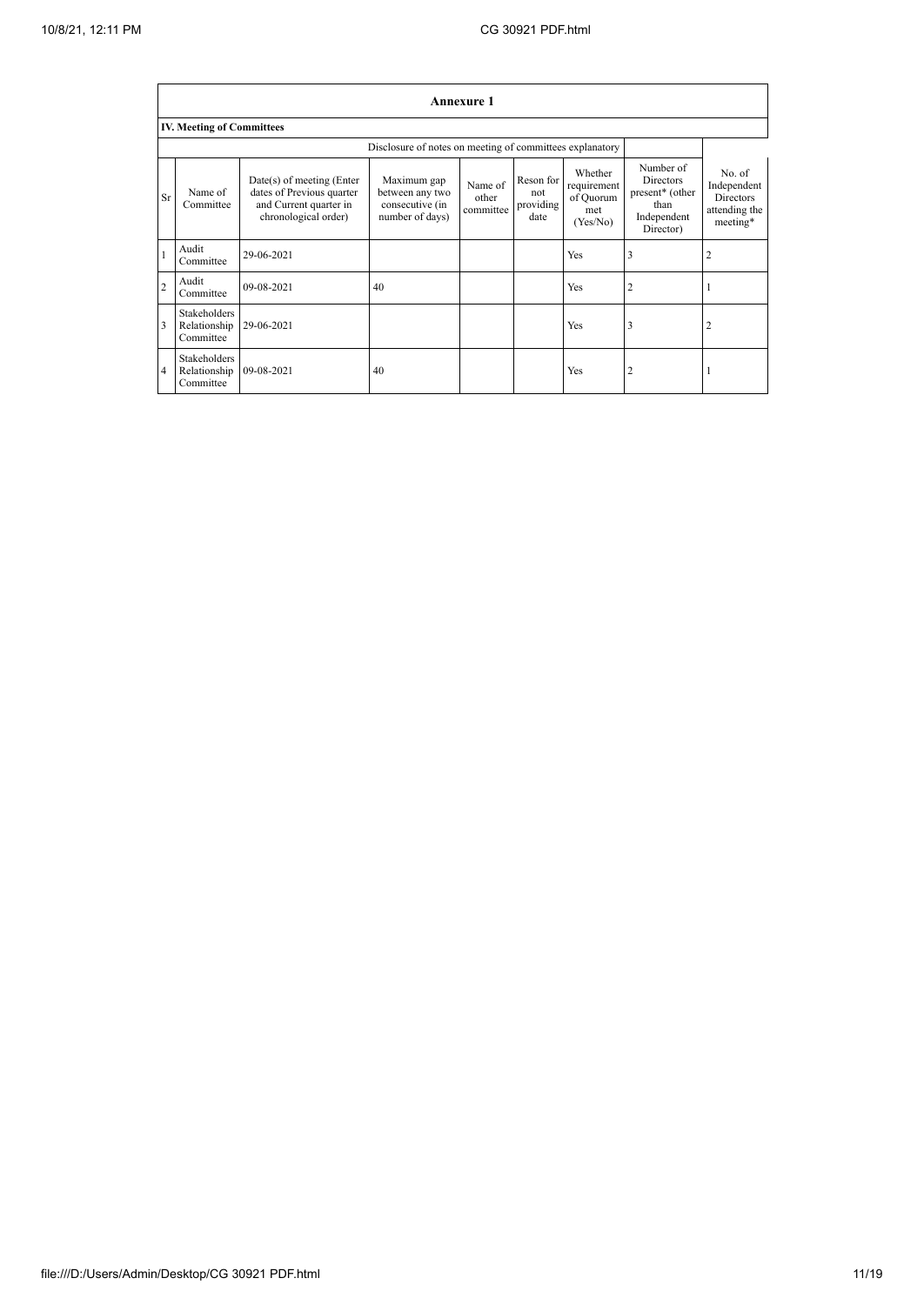|    | Annexure 1                                                                                                |                                  |                                                                    |  |  |  |  |  |
|----|-----------------------------------------------------------------------------------------------------------|----------------------------------|--------------------------------------------------------------------|--|--|--|--|--|
|    | V. Related Party Transactions                                                                             |                                  |                                                                    |  |  |  |  |  |
| Sr | Subject                                                                                                   | Compliance status<br>(Yes/No/NA) | If status is "No" details of non-<br>compliance may be given here. |  |  |  |  |  |
|    | Whether prior approval of audit committee obtained                                                        | NA                               |                                                                    |  |  |  |  |  |
|    | Whether shareholder approval obtained for material RPT                                                    | <b>NA</b>                        |                                                                    |  |  |  |  |  |
|    | Whether details of RPT entered into pursuant to omnibus approval<br>have been reviewed by Audit Committee | NA                               |                                                                    |  |  |  |  |  |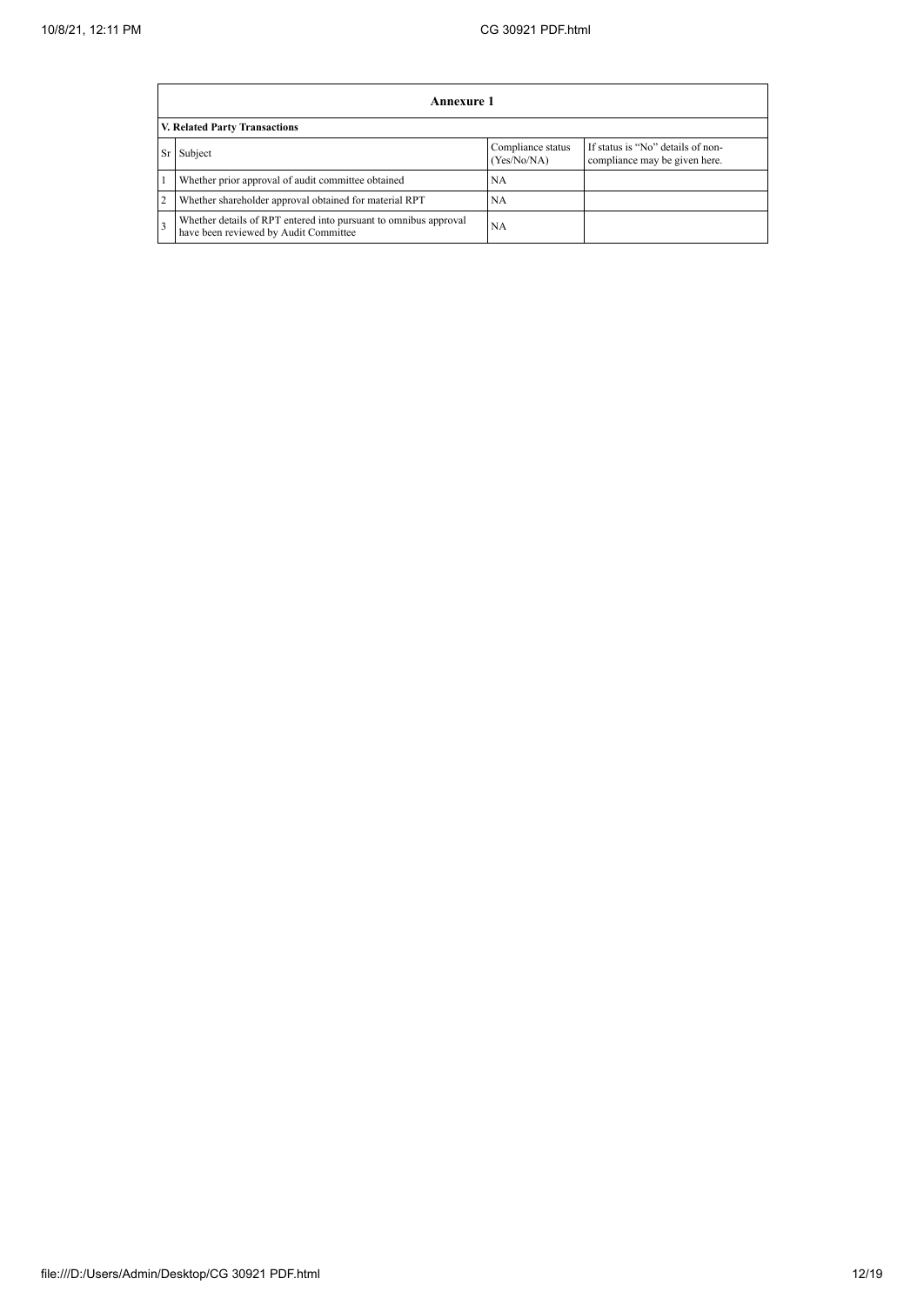|                | <b>Annexure 1</b>                                                                                                                                                                                               |                               |  |  |  |
|----------------|-----------------------------------------------------------------------------------------------------------------------------------------------------------------------------------------------------------------|-------------------------------|--|--|--|
|                | <b>VI.</b> Affirmations                                                                                                                                                                                         |                               |  |  |  |
|                | Sr Subject                                                                                                                                                                                                      | Compliance<br>status (Yes/No) |  |  |  |
| $\mathbf{1}$   | The composition of Board of Directors is in terms of SEBI (Listing obligations and disclosure requirements)<br>Regulations, 2015                                                                                | Yes                           |  |  |  |
| $\overline{c}$ | The composition of the following committees is in terms of SEBI(Listing obligations and disclosure requirements)<br>Regulations, 2015 a. Audit Committee                                                        | Yes                           |  |  |  |
| $\overline{3}$ | The composition of the following committees is in terms of SEBI(Listing obligations and disclosure requirements)<br>Regulations, 2015. b. Nomination & remuneration committee                                   | Yes                           |  |  |  |
| $\overline{4}$ | The composition of the following committees is in terms of SEBI(Listing obligations and disclosure requirements)<br>Regulations, 2015. c. Stakeholders relationship committee                                   | Yes                           |  |  |  |
| 5              | The composition of the following committees is in terms of SEBI(Listing obligations and disclosure requirements)<br>Regulations, 2015. d. Risk management committee (applicable to the top 500 listed entities) | Yes                           |  |  |  |
| 6              | The committee members have been made aware of their powers, role and responsibilities as specified in SEBI<br>(Listing obligations and disclosure requirements) Regulations, 2015.                              | Yes                           |  |  |  |
| $\overline{7}$ | The meetings of the board of directors and the above committees have been conducted in the manner as specified in<br>SEBI (Listing obligations and disclosure requirements) Regulations, 2015.                  | Yes                           |  |  |  |
| 8              | This report and/or the report submitted in the previous quarter has been placed before Board of Directors.                                                                                                      | Yes                           |  |  |  |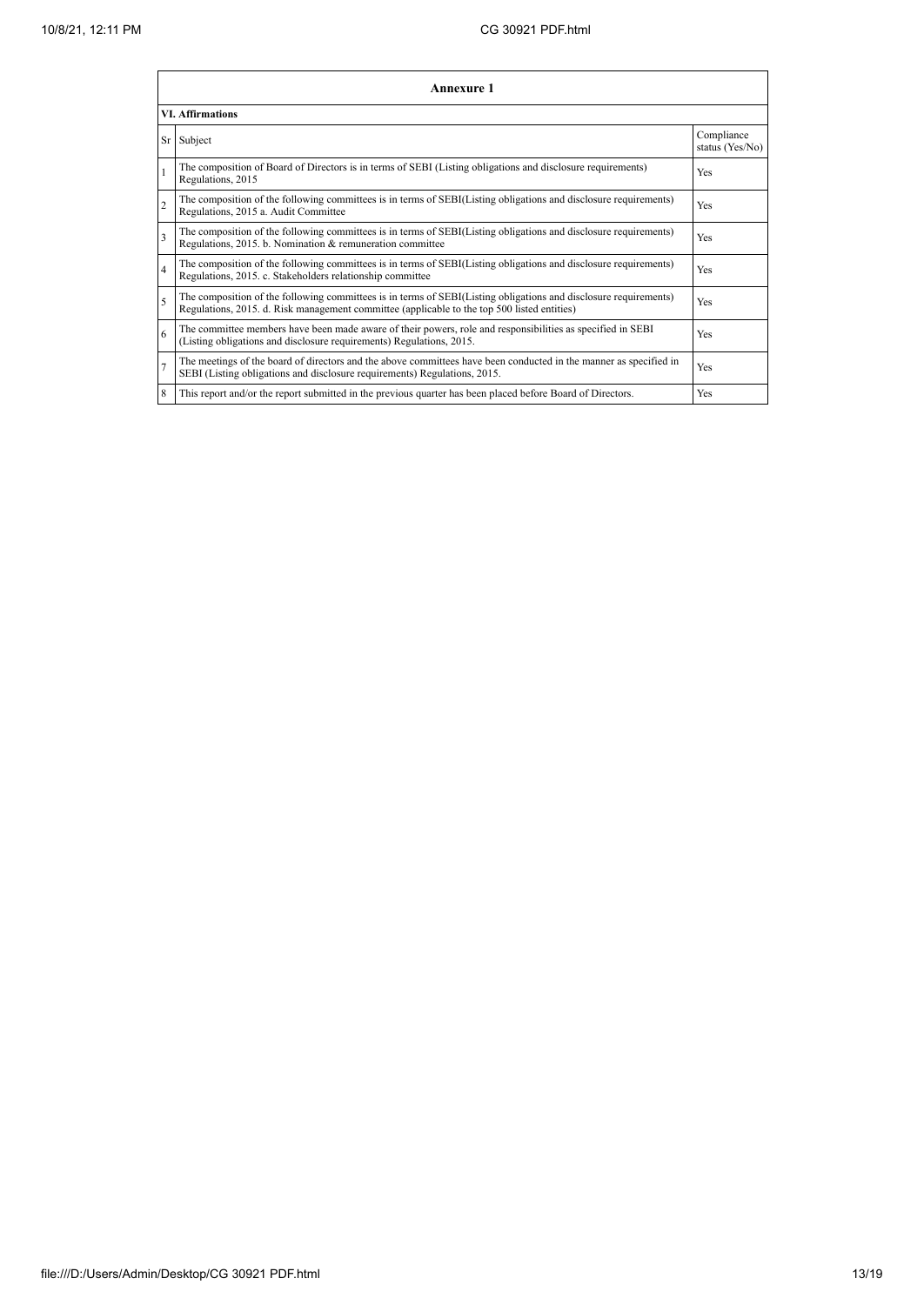|    | <b>Annexure 1</b> |                                          |  |
|----|-------------------|------------------------------------------|--|
| Sr | Subject           | Compliance status                        |  |
|    | Name of signatory | <b>B VIRAT VISHNU</b>                    |  |
|    | Designation       | Company Secretary and Compliance Officer |  |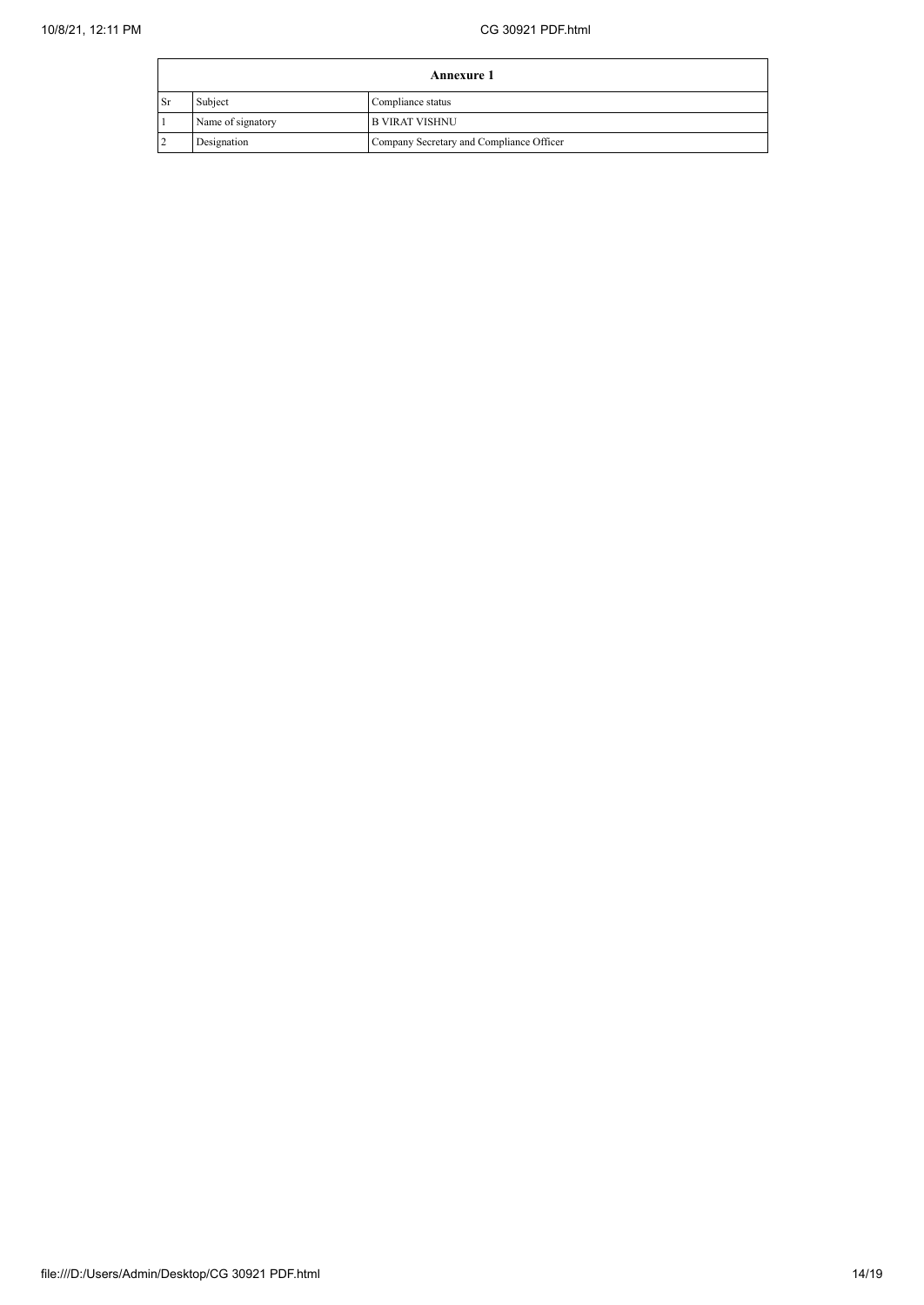|                         | <b>Annexure III</b>                                                                                                                                                                  |                                              |                                     |                                                                      |  |  |
|-------------------------|--------------------------------------------------------------------------------------------------------------------------------------------------------------------------------------|----------------------------------------------|-------------------------------------|----------------------------------------------------------------------|--|--|
|                         | <b>III.</b> Affirmations                                                                                                                                                             |                                              |                                     |                                                                      |  |  |
|                         | Sr Particulars                                                                                                                                                                       | Regulation<br>Number                         | Compliance<br>status<br>(Yes/No/NA) | If status is "No" details of<br>non-compliance may be<br>given here. |  |  |
|                         | Copy of the annual report including balance sheet, profit and loss account,<br>directors report, corporate governance report, business responsibility<br>report displayed on website | 46(2)                                        | Yes                                 |                                                                      |  |  |
| $\overline{c}$          | Presence of Chairperson of Audit Committee at the Annual General<br>Meeting                                                                                                          | 18(1)(d)                                     | Yes                                 |                                                                      |  |  |
| $\overline{\mathbf{3}}$ | Presence of Chairperson of the nomination and remuneration committee at<br>the annual general meeting                                                                                | 19(3)                                        | N <sub>0</sub>                      | DUE TO HEALTH<br><b>PROBLEM</b>                                      |  |  |
| $\overline{4}$          | Presence of Chairperson of the Stakeholder Relationship committee at the<br>annual general meeting                                                                                   | 20(3)                                        | Yes                                 |                                                                      |  |  |
| 5                       | Whether "Corporate Governance Report" disclosed in Annual Report                                                                                                                     | $34(3)$ read with<br>para C of<br>Schedule V | Yes                                 |                                                                      |  |  |
|                         | Any other information to be provided                                                                                                                                                 |                                              |                                     |                                                                      |  |  |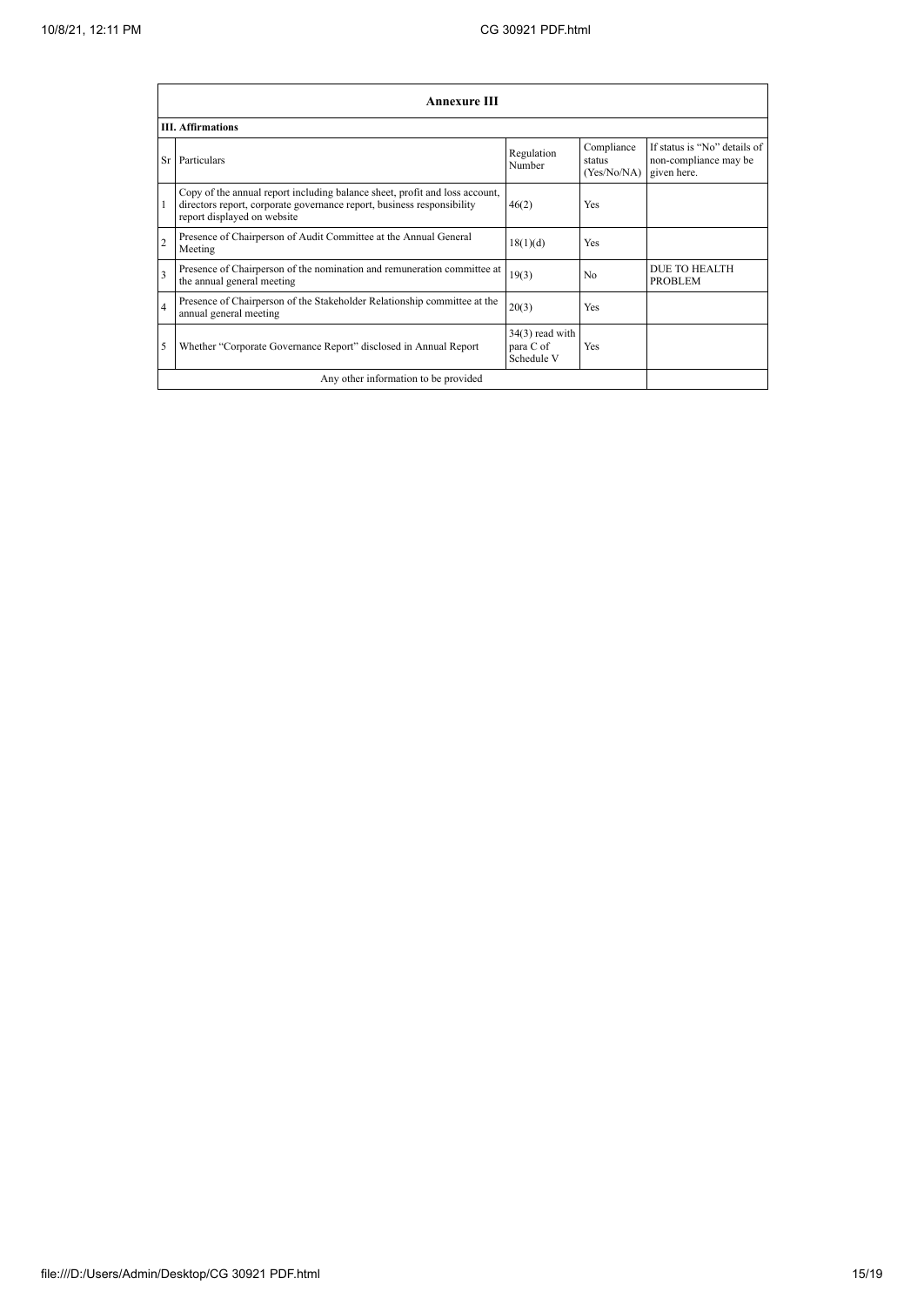$\mathbf{r}$ 

| <b>Annexure III</b> |                                          |  |
|---------------------|------------------------------------------|--|
| Name of signatory   | <b>B VIRAT VISHNU</b>                    |  |
| Designation         | Company Secretary and Compliance Officer |  |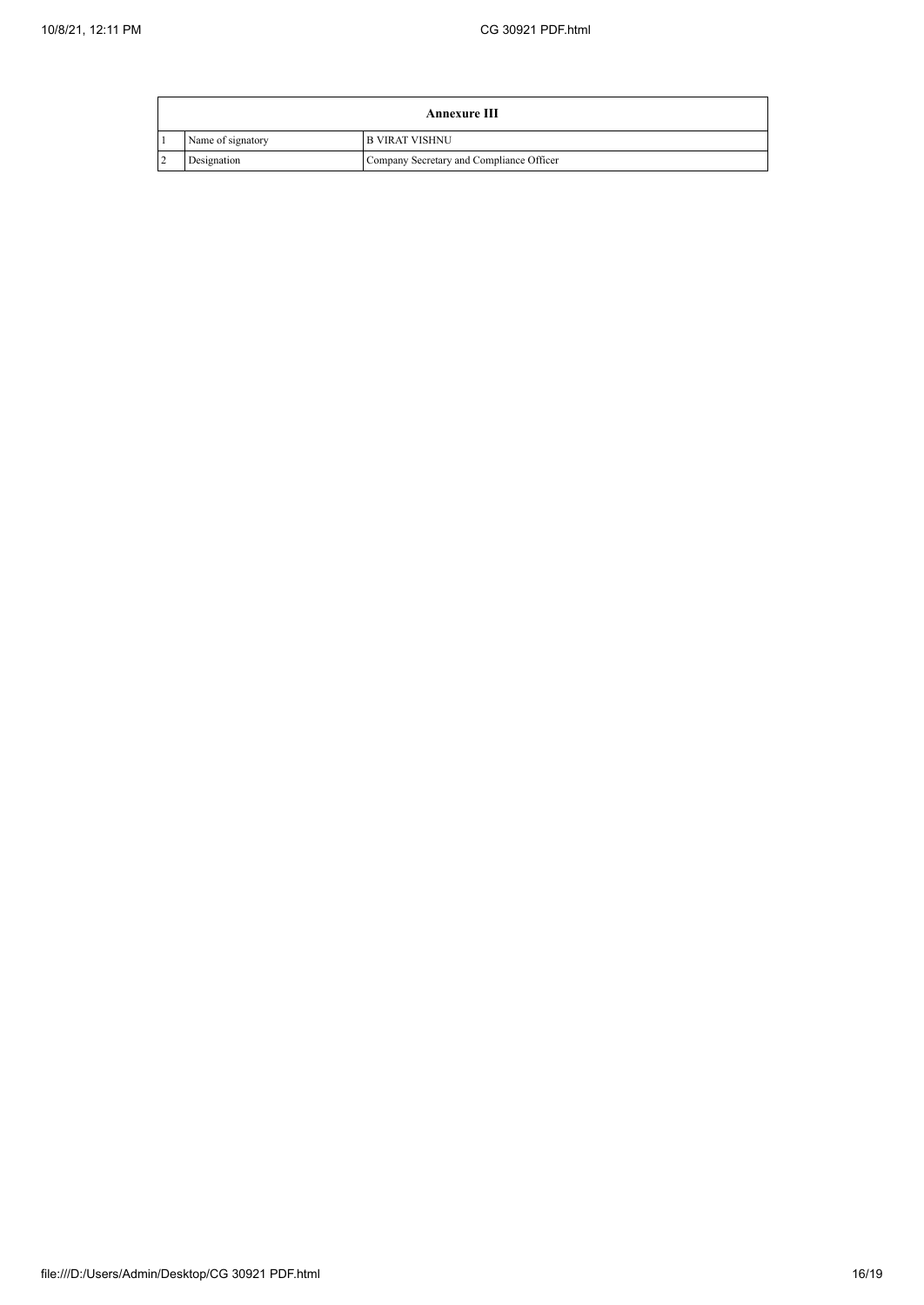| <b>Additional Half yearly Disclosure</b> |                        |  |
|------------------------------------------|------------------------|--|
| Applicability of disclosure              | Not Applicable         |  |
| Reason for Non Applicability             | Textual Information(1) |  |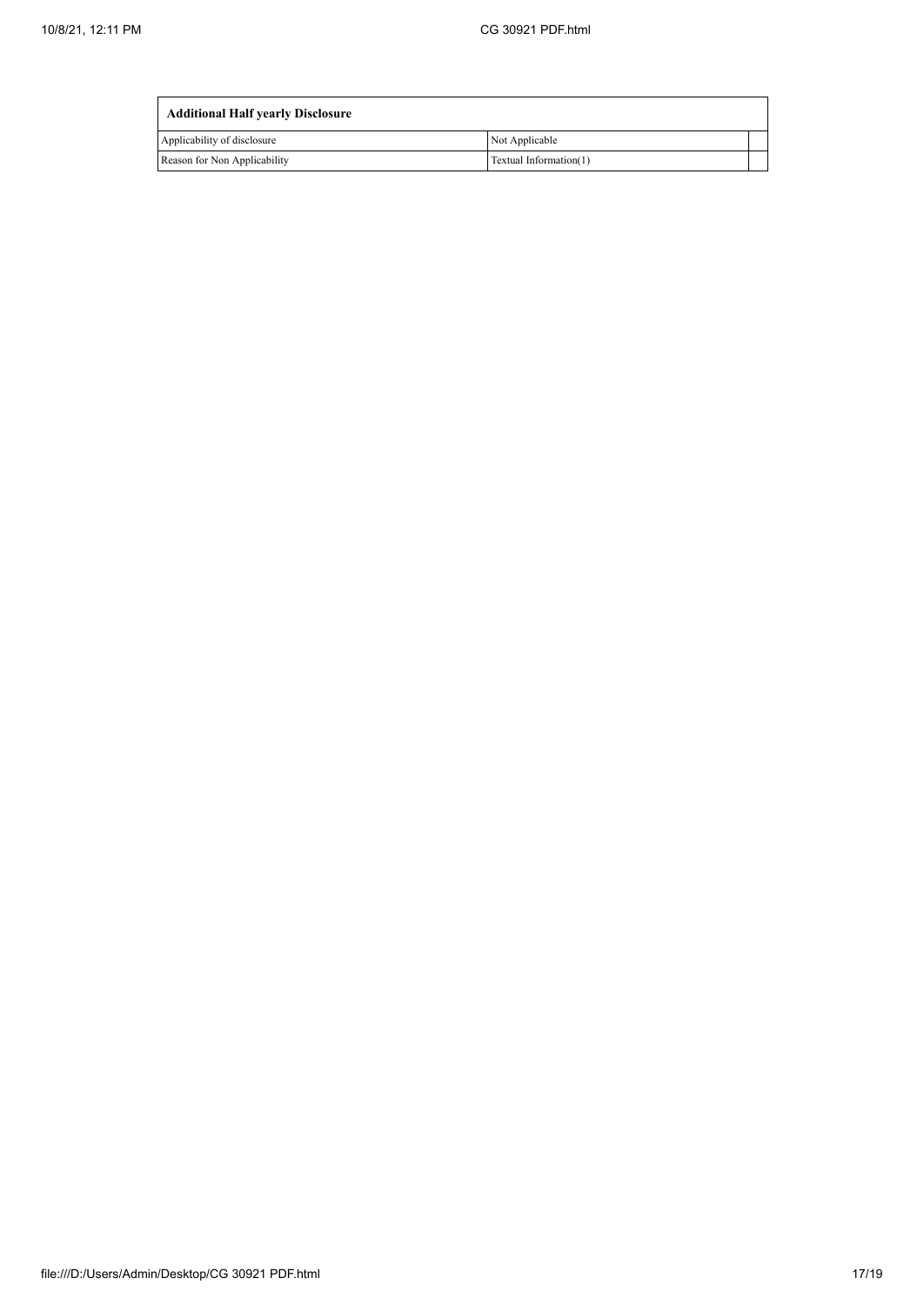| <b>Signatory Details</b> |                                          |  |
|--------------------------|------------------------------------------|--|
| Name of signatory        | I B VIRAT VISHNU                         |  |
| Designation of person    | Company Secretary and Compliance Officer |  |
| Place                    | <b>GUNTUR</b>                            |  |
| Date                     | 08-10-2021                               |  |